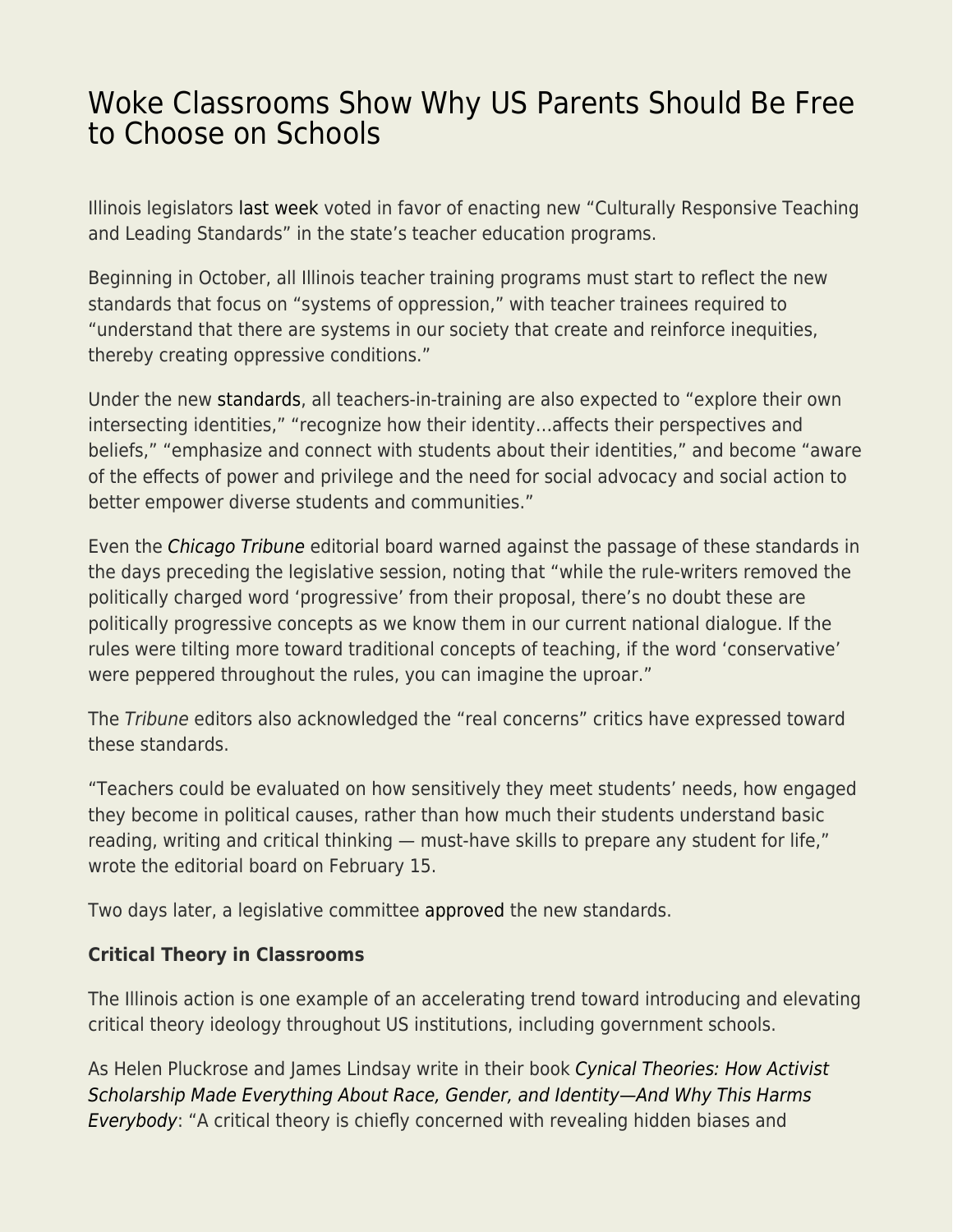underexamined assumptions, usually by pointing out what have been termed 'problematics,' which are ways in which society and the systems that it operates upon are going wrong."

Pluckrose and Lindsay trace the evolution of critical theory over the past half-century, from its emergence in academia to its growing influence in culture and public policy. They argue against its "illiberal" foundations that prioritize the group over the individual and that often silence free expression and dissent.

"In the face of this," the authors write, "it grows increasingly difficult and even dangerous to argue that people should be treated as individuals or to urge recognition of our shared humanity in the face of divisive and constraining identity politics."

The emphasis on identity politics rooted in critical theory is increasingly driving education policy, such as the new Illinois teacher standards as well as the continued push for a new high school ["ethnic studies](https://www.educationnext.org/ethnic-studies-california-unsteady-jump-from-college-campuses-to-k-12-classrooms/)" graduation mandate in California. But it's not just government schools that are affected by these policies.

In December, the Dalton School, a pricey New York City private prep school, made [headlines](https://www.wsj.com/articles/revolution-consumes-new-yorks-elite-dalton-school-11609284049) when an 8-page manifesto was released demanding more attention to an "antiracist" agenda, including hiring at least 12 "diversity and inclusion" staff members, compensating Black students who engage in antiracism activities or have their photos used in school materials, redistributing half of the private donations to Dalton toward New York's public schools, and requiring "courses focusing on 'Black liberation and challenges to white supremacy' and 'yearly anti-racist training' for not only employees but trustees and Parent Association volunteers."

Some parents of Dalton students removed their children from the school, including one father who told the [New York Post](https://nypost.com/2020/12/19/faculty-at-nycs-dalton-school-issues-8-page-anti-racism-manifesto/): "It's completely absurd and a total step backwards. This supposed anti-racist agenda is asking everyone to look at black kids and treat them differently because of the color of their skin."

## **Expanding Education Choice**

The same choice of exit should be open to more families who are disillusioned by what they see happening in their children's schools. The school shutdowns and related remote learning plans implemented over the past year have given parents an unprecedented look at what their children are, or are not, learning in their schools. Many parents feel a renewed sense of empowerment and have [left](https://apnews.com/article/us-news-home-schooling-mississippi-coronavirus-pandemic-bf3984a4be2679de28b7770e50ff0616) their district schools for [private](https://thehill.com/opinion/education/527623-one-sector-is-flourishing-during-the-pandemic-k-12-private-schools) education options, including independent [homeschooling](https://fee.org/articles/homeschooling-more-than-doubles-during-the-pandemic/) which has more than doubled during the pandemic response. Other parents may want to leave their district school but lack the resources to do so.